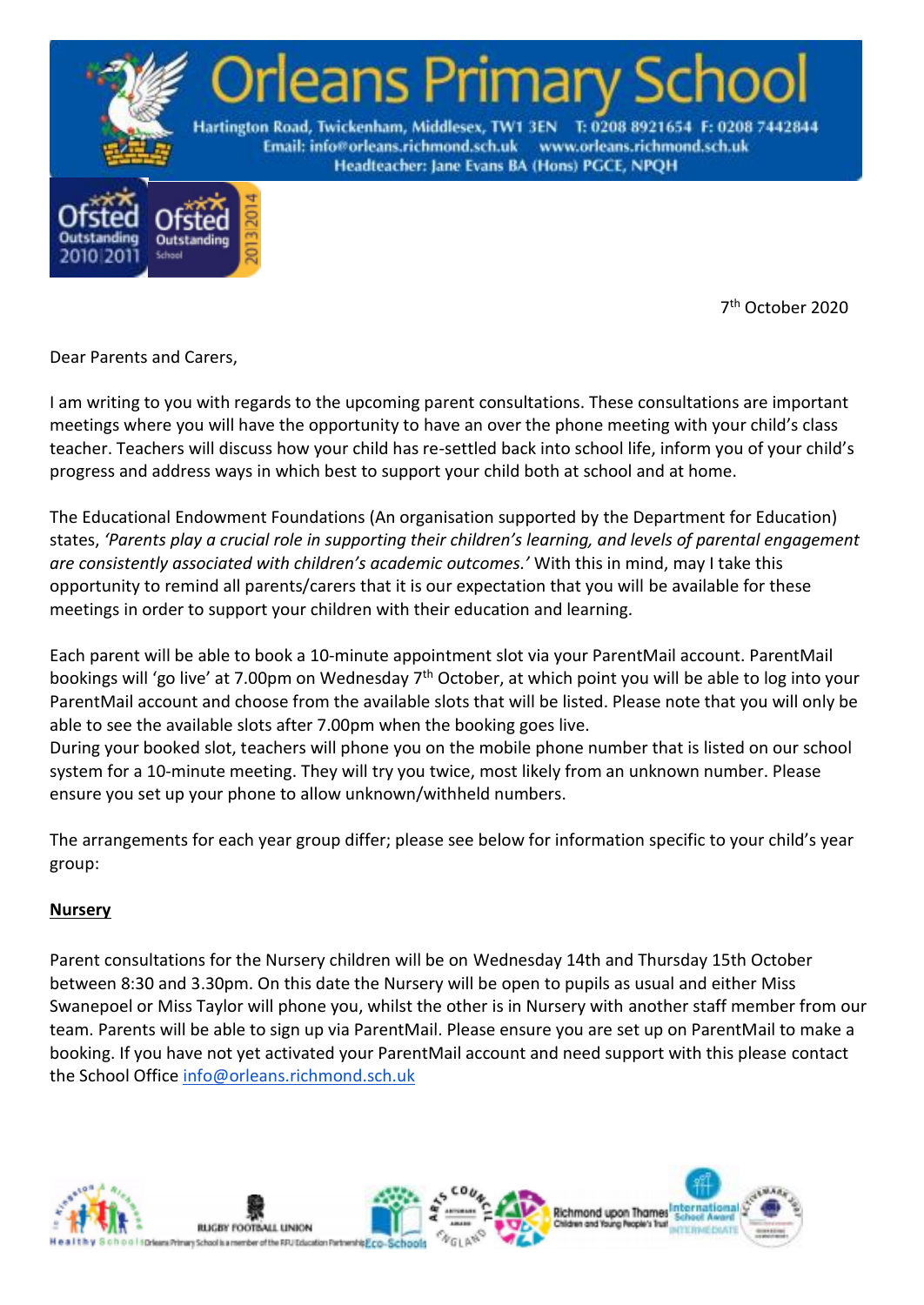## **Reception**

Parent consultations for pupils in Reception will be available over the course of three sessions: Monday 12th October from 8:30 to 11:45am Wednesday 14th October from 4.30pm to 6.45pm. Thursday 15th October from 1:30pm to 3:15pm

## **Year 1**

Parent consultations for pupils in Year 1 will be available over the course of three sessions: Tuesday 13th October from 8:30 to 11:45am Wednesday 14th October from 4.30pm to 6.45pm Thursday 15th October from 8:30pm to 10:15am

### **Year 2**

Parent consultations for pupils in Year 2 will be available over the course of three sessions: Monday 12th October from 8:30am to 11:45am Wednesday 14th October from 8:30am to 10:15am Wednesday 14th October from 4.30pm to 6.45pm

### **Year 3**

Parent consultations for pupils in Year 3 will be available over the course of three sessions: Monday 12th October from 8:30am to 11:45am Wednesday 14th October from 4.30pm to 6.45pm Thursday 15th October from 1.30pm to 3.15pm

#### **Year 4**

Parent consultations for pupils in Year 4 will be available over the course of three sessions: Tuesday 13th October from 8:30am to 11:45am Wednesday 14th October from 1:30pm to 3:15pm Wednesday 14th October from 4.30pm to 6.45pm

# **Year 5**

Parent consultations for pupils in Year 5 will be available over the course of three sessions: Tuesday 13th October from 8:30am to 11:45am Wednesday 14th October from 8:30am to 10:15am Wednesday 14th October from 4.30pm to 6.45pm